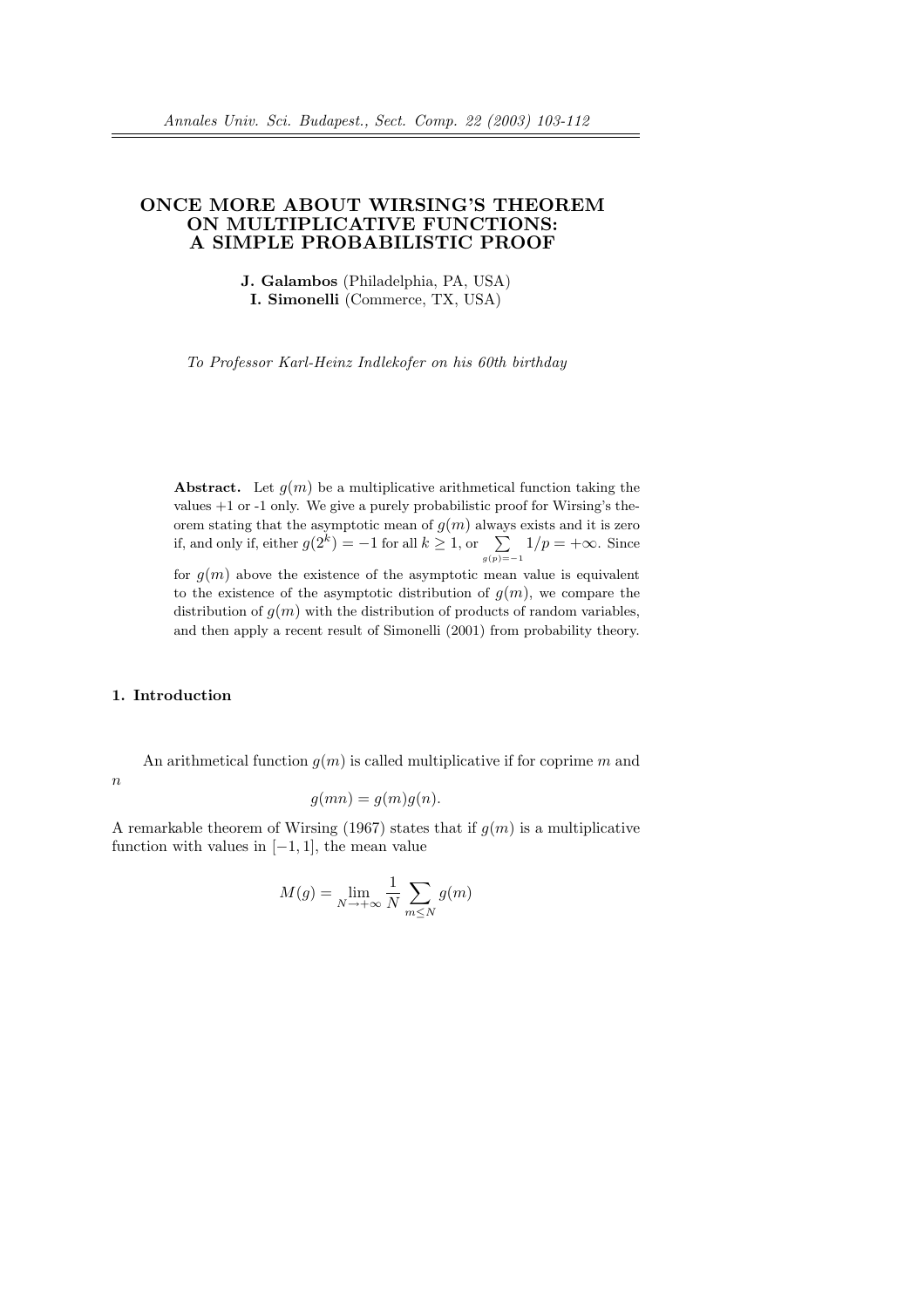always exists and equals zero if, and only if, either  $g(2^k) = -1$  for  $k \ge 1$ , or

$$
\sum_{p} \frac{1 - g(p)}{p} = +\infty.
$$

The importance and difficulty of this problem was shown by a theorem of Landau (1909), that says that the prime number theorem is equivalent to  $M(q) = 0$  for the special case  $q(m)$  is the Möbius function. In this paper we limit our investigation to multiplicative functions with values in  $\{-1, +1\}$ . However our method of proof can be modified to multiplicative functions which are zero at all prime powers larger than one (thus covering the Möbius function).

Consider the probability space  $(\Omega_N, \mathcal{A}_N, P_N)$ , where  $\Omega_N$  denotes the first N positive integers,  $\mathcal{A}_N$  the collection of all subsets of  $\Omega_N$ , and  $P_N$  the probability measure that assign mass  $1/N$  to each element in  $\Omega_N$ . Then every multiplicative function  $g(m)$  can be viewed as a random variable in  $(\Omega_N, \mathcal{A}_N, P_N)$ . Moreover  $q(m)$  can be expressed as

$$
g(m) = \prod_{p \le N} g\left(p^{s_p(m)}\right),\,
$$

where the product is over all primes less than or equal to N,  $s_p(m)$  is the integer in the prime factorization of m, and for arbitrary primes  $p_1, \dots, p_t$ ,

$$
P_N[s_{p_i}(m) \ge k_i, i = 1, \dots, t] = \frac{1}{N} \left[ \frac{N}{p_1^{k_1} \cdots p_t^{k_t}} \right],
$$

where  $[x]$  denotes the integer part of x.

The multiplicative function  $q(m)$  is said to have a limit distribution if there is a distribution function  $F(x)$  such that

$$
\lim_{N \to +\infty} P_N \left[ \prod_{p \le N} g(p^{s_p(m)}) \le x \right] = F(x)
$$

for all continuity points of  $F(x)$ . Hence in the case  $g(m) \in \{-1, +1\}$ ,  $M(g)$  is zero if, and only if,  $g(m)$  has a symmetric limit distribution  $F(x)$ .

In this paper we give a simple probabilistic proof of Wirsing's theorem for the case  $g(m) = -1, 1$ . For the general case, besides the original proof by Wirsing, simple proofs were also given by Hildebrand (1985), Daboussi and Indlekofer (1992), and Indlekofer (1993).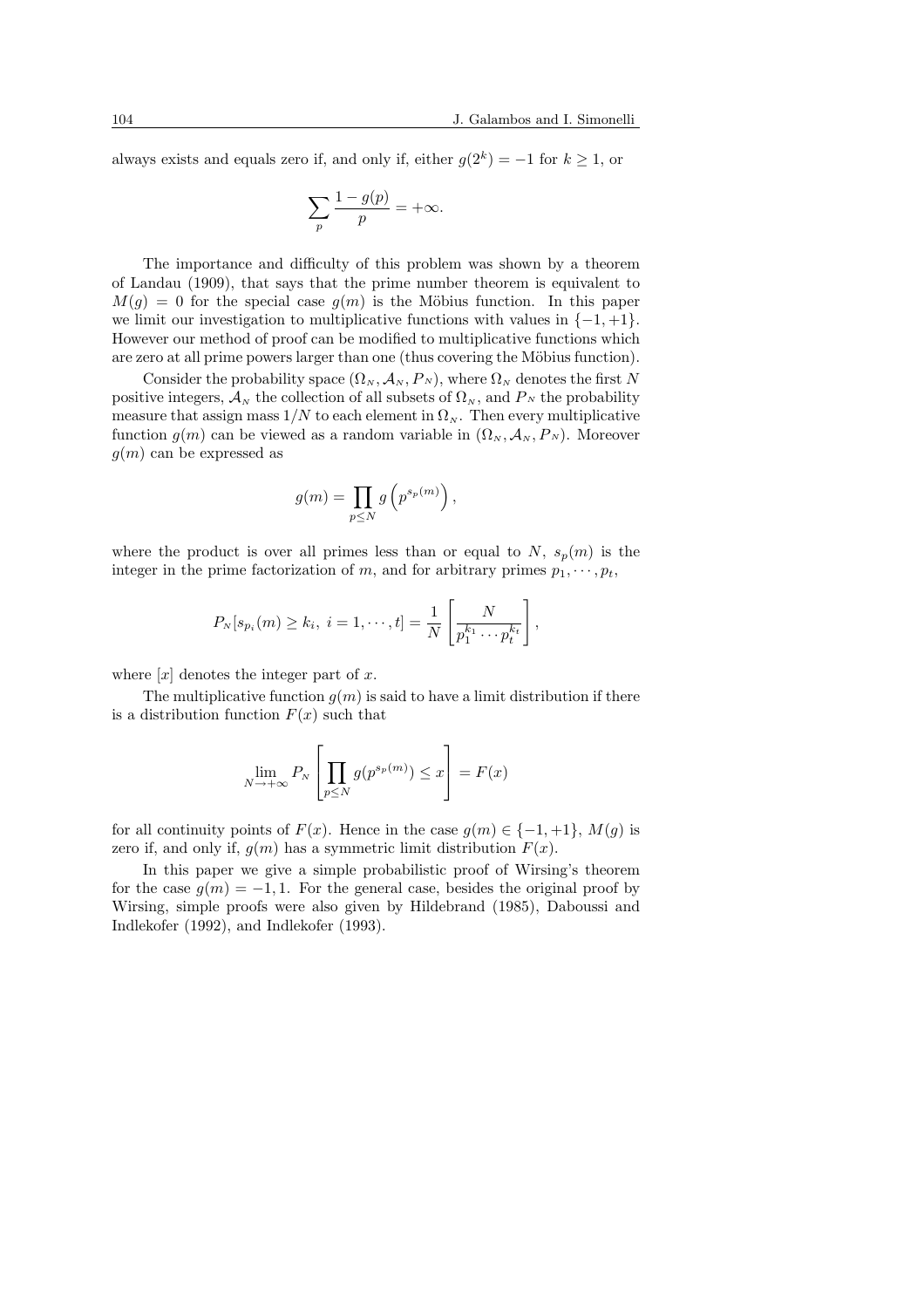#### 2. Tools from probability theory

In this section we collect the main probability tools used in our proof.

We start with a result of Simonelli (2001).

**Theorem 1.** Let  $X_1, X_2, \cdots$  be a sequence of independent random variables,  $X_i = -1, 1, i = 1, 2, \cdots$ . Then

$$
\lim_{n \to +\infty} P\left(\prod_{i=1}^{n} X_i = -1\right) = P
$$

exists if, and only if, either  $\lim_{n \to +\infty} P(X_n = -1) = 0$ , or  $P(X_i = 1) = 1/2$  for some i, or

(1) 
$$
\sum_{i=1}^{+\infty} \min\{P(X_i = -1), P(X_i = 1)\} = +\infty.
$$

Moreover  $P = 1/2$  if, and only if, either  $P(X_i = -1) = 1/2$  for some i, or (1) holds.

Let  $A_1, A_2, \dots$  be arbitrary events in some given probability space, and for  $k \geq 1$  put

$$
S_k = S_{k,n} = E\left[\binom{m_n}{k}\right] = \sum P(A_{i_1} \cap A_{i_2} \cap \dots \cap A_{i_k}),
$$

where  $m_n$  is the number of those  $A_j$  which occur and  $\sum$  is summation over all integers  $1 \leq i_1 < i_2 < \cdots < i_k \leq n$ . Galambos and Simonelli (2003) developed Bonferroni-type identities and inequalities for an odd number of occurrences in a sequence of events, which can be applied to products of random variables with values -1, 1.

**Theorem 2.** Let  $X_1, X_2, \cdots$  be a sequence of random variables, each with values -1, 1. Let  $A_i = \{X_i = -1\}, i = 1, 2, \cdots$ . Then for arbitrary integers  $r, d, 2 \leq 2r, 1 \leq 2d + 1,$ 

$$
\sum_{k=1}^{2r} (-2)^{k-1} S_k \le P\left(\prod_{i=1}^n X_i = -1\right) \le \sum_{k=1}^{2d+1} (-2)^{k-1} S_k.
$$

When  $2r \geq n$  and  $2d + 1 \geq n$ , the above inequalities become identities.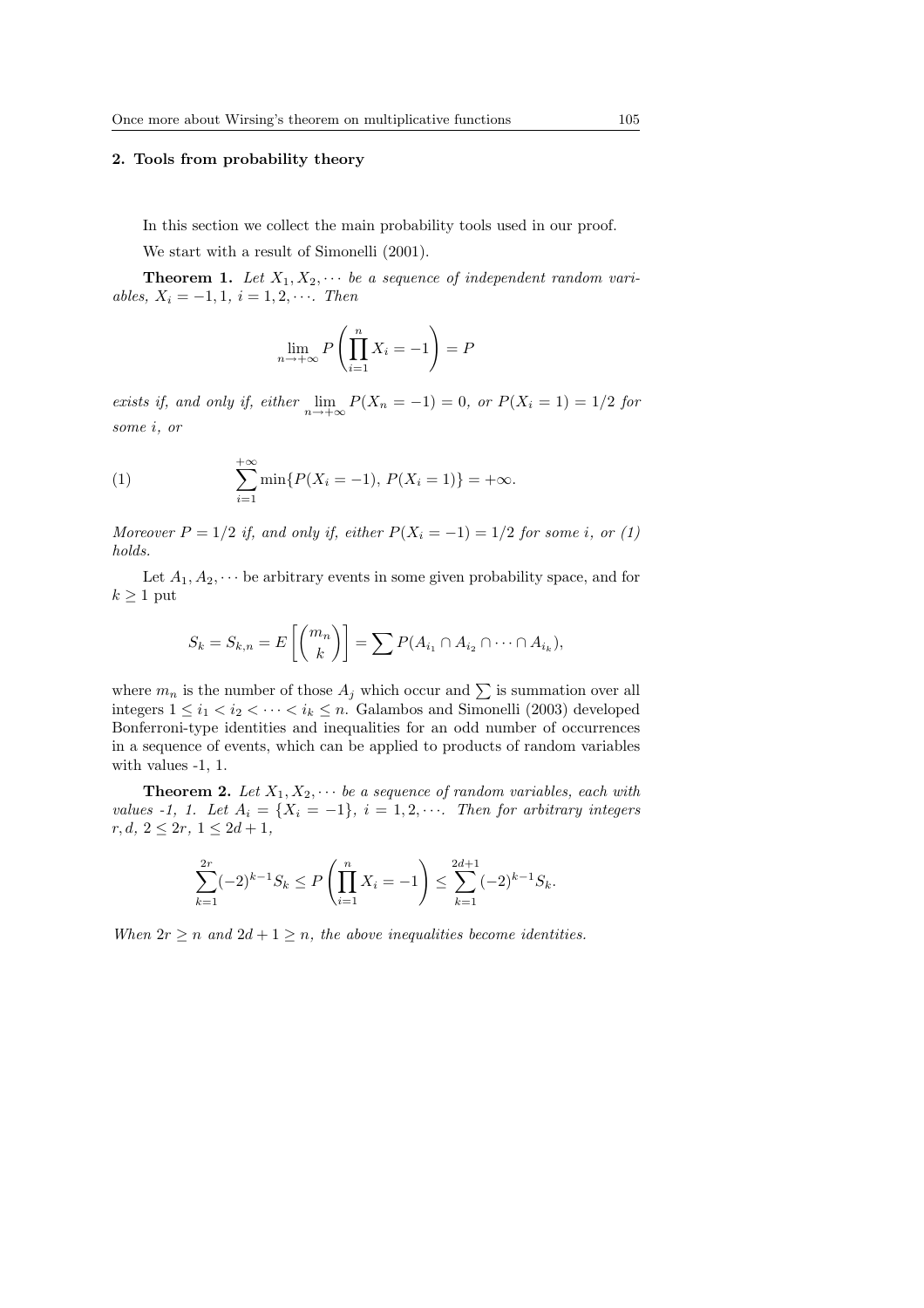In the case the  $X_i$  are independent, Theorem 2 gives

(2) 
$$
P\left(\prod_{i=1}^{n} X_i = -1\right) = \frac{1}{2} - \frac{1}{2} \prod_{i=1}^{n} (1 - 2P(A_i)),
$$

from which one can easily obtain necessary and sufficient conditions for  $\Gamma$   $\left( \prod_{n=1}^{\infty} \right)$  $\prod_{i=1} X_i = -1$  to increase (decrease) either as a function of n or as a function of  $P(A_i)$ , for any given i. For example, given  $P(A_i) < 1/2$  for  $i = 1, 2, \dots, n$ , from (2) it is easy to see that  $P\left(\prod_{i=1}^n a_i\right)$  $\prod_{i=1} X_i = -1$  increases if any  $P(A_j)$  is replaced by  $P(B) > P(A_i)$ . This fact will be used in the next section.

From elementary probability theory we will use several times the total probability rule with the simple form of

$$
P(A) = P(A|B)P(B) + P(A|B^c)P(B^c), \qquad 0 < P(B) < 1,
$$

and the simple formula

(3) 
$$
P(A \cap B^c) = P(A) - P(A \cap B).
$$

### 2. Probabilistic proof of Wirsing's theorem

The aim of this section is to give a simple probabilistic proof of the following theorem of Wirsing.

**Theorem 3.** Let  $q(m)$  be a multiplicative function with values in  $\{-1, 1\}$ . Then  $q(m)$  has always a limit distribution  $F(x)$ . Moreover  $F(x)$  is symmetric if, and only if, either  $g(2^k) = -1$  for  $k \ge 1$ , or

(4) 
$$
\sum_{p:g(p)<0}\frac{1}{p}=+\infty.
$$

**Proof.** In some abstract probability space let  $e_{p_i}$  be independent random variables such that  $e_{p_i} = 0, 1, \dots$ , and

$$
P[e_{p_i} \ge k_i, i = 1, \cdots, t] = \frac{1}{p_1^{k_1} \cdots p_t^{k_t}}.
$$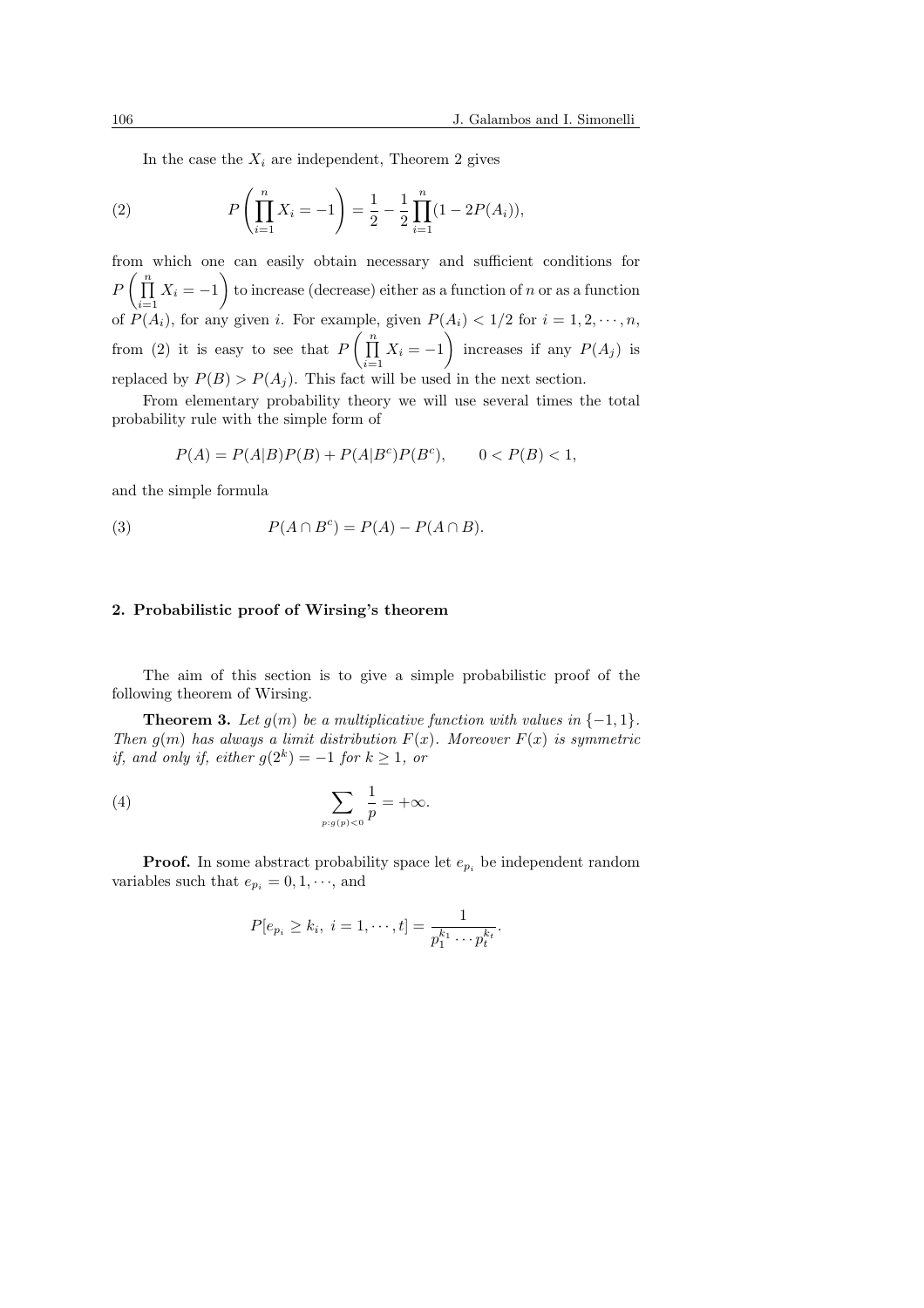Then, for any  $T$ ,

$$
\lim_{N \to +\infty} P_N \left[ \prod_{p \le T} g(p^{s_p(m)}) < 0 \right] = P \left[ \prod_{p \le T} g(p^{e_p}) < 0 \right].
$$

Moreover, by using (3), one obtains

$$
P_{N}\left[\prod_{p\leq N} g(p^{s_p(m)}) < 0\right] =
$$
\n
$$
= P_{N}\left[\prod_{p\leq T} g(p^{s_p(m)}) < 0\right] + P_{N}\left[\prod_{p\leq T} g(p^{s_p(m)}) > 0, \prod_{T < p \leq N} g(p^{s_p(m)}) < 0\right] -
$$
\n
$$
- P_{N}\left[\prod_{p\leq T} g(p^{s_p(m)}) < 0, \prod_{T < p \leq N} g(p^{s_p(m)}) < 0\right],
$$

which implies that, for any  $T$ ,

$$
\left| P_N \left[ \prod_{p \le N} g(p^{s_p(m)}) < 0 \right] - P_N \left[ \prod_{p \le T} g(p^{s_p(m)}) < 0 \right] \right| \le 2 \sum_{\substack{p \ge T \\ g(p) = -1}} \frac{1}{p}.
$$

Hence if

$$
\sum_{p:g(p)<0}\frac{1}{p}<+\infty,
$$

the above calculation, Theorem 2 and (2) imply

$$
\lim_{N \to +\infty} P_{N,\alpha} \left[ \prod_{p \le N} g(p^{s_p(m)}) < 0 \right] = \lim_{T \to +\infty} P \left[ \prod_{p \le T} g(p^{e_p}) < 0 \right] = b,
$$

with  $b = 1/2$  if, and only if,  $g(2^k) = -1$  for  $k \ge 1$ , and  $b < 1/2$  otherwise.

Next let us assume the validity of (4), and let us assume that the conclusion of the theorem does not hold. Then there exist an  $\epsilon > 0$ , a sequence of positive integers  $N_k$ ,  $N_k \to +\infty$  with k, and a positive integer M,  $M = M(\epsilon)$ , such that either

$$
P_{N_k}\left[\prod_{p\leq N_k}g(p^{s_p(m)})>0\right]-P_{N_k}\left[\prod_{p\leq N_k}g(p^{s_p(m)})<0\right]>2\epsilon\quad \text{for all }N_k\geq M
$$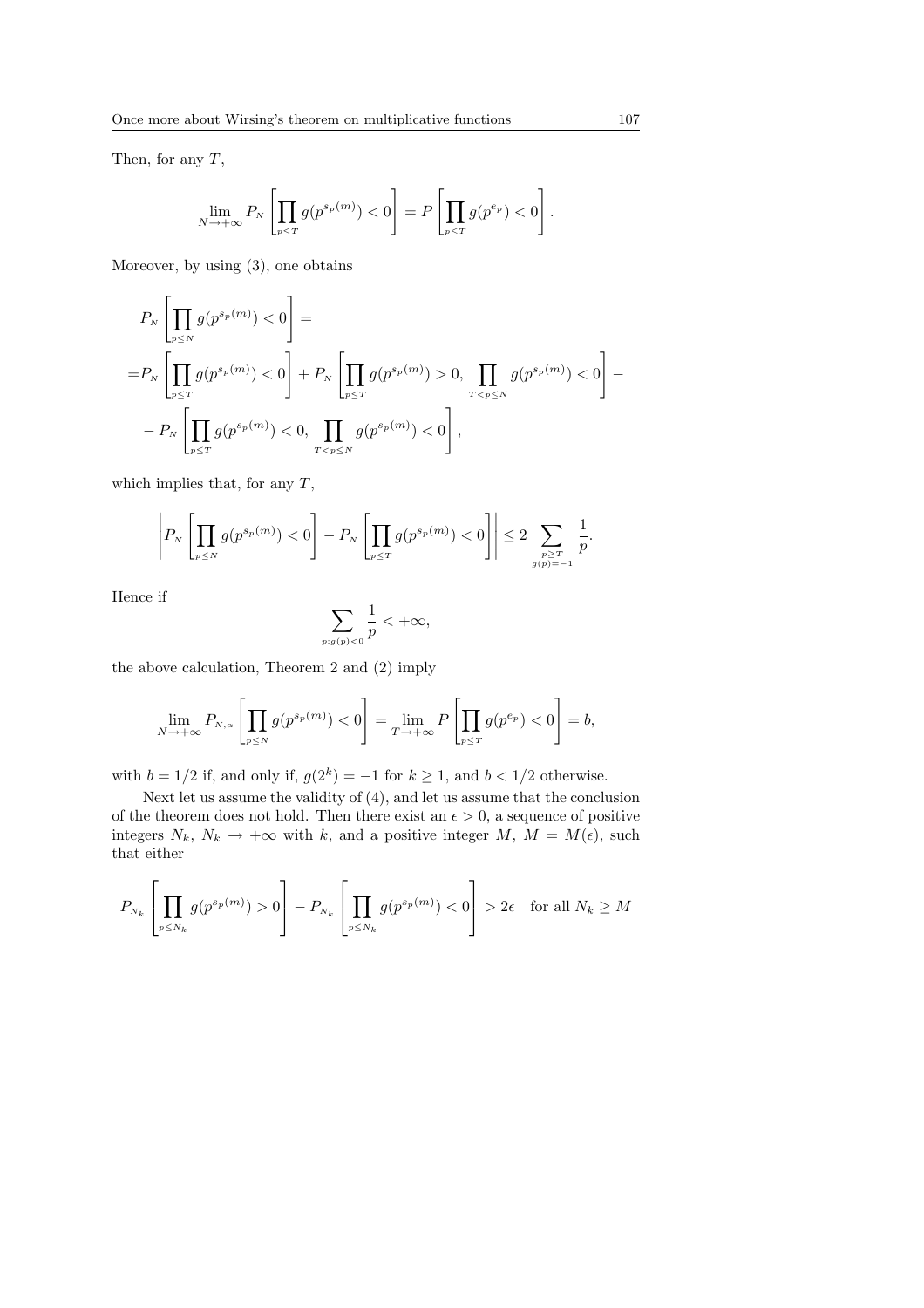or

$$
P_{\scriptscriptstyle N_k}\left[\prod_{\scriptscriptstyle p\leq N_k}g(p^{s_p(m)})>0\right]-P_{\scriptscriptstyle N_k}\left[\prod_{\scriptscriptstyle p\leq N_k}g(p^{s_p(m)})<0\right]<-2\epsilon\quad\text{for all $N_k\geq M$}.
$$

Let us assume the first inequality holds, and let  $q_o$  be such that

$$
\frac{1}{q_o} < \frac{\epsilon}{2}.
$$

For  $1 \leq \alpha < 2$ , define

(5) 
$$
P_{N,\alpha}[s_{p_i}(m) \geq k_i, i = 1, \cdots, t] = \frac{1}{N} \left[ \frac{N}{p_1^{\delta_1 k_1} \cdots p_t^{\delta_t k_t}} \right],
$$

where  $\delta_i k_i = \alpha$  if  $k_i = 1, p_i \ge q_o$ , and  $g(p_i) = -1$ , and  $\delta_i k_i = k_i$  otherwise. Then  $P_{N,\alpha}$  defines a probability measure on  $\Omega_N = \{1, 2, \cdots, N\}$ . Similarly we define

$$
P_{\alpha}[e_{p_i}\geq k_i,\ i=1,\cdots,t]=\frac{1}{p_1^{\delta_1k_1}\cdots p_t^{\delta_tk_t}},
$$

where  $\delta_i k_i$  is as in (5). Then for arbitrary T,

$$
\lim_{N \to +\infty} P_{N,\alpha} \left[ \prod_{p \leq T} g(p^{s_p(m)}) < 0 \right] = P_{\alpha} \left[ \prod_{p \leq T} g(p^{e_p}) < 0 \right],
$$

and from Theorem 2,

$$
\lim_{T \to +\infty} P_{\alpha} \left[ \prod_{p \leq T} g(p^{e_p}) < 0 \right] = b_{\alpha}.
$$

By proceeding as in the previous case we immediately have that for any T

$$
\left| P_{\scriptscriptstyle N,\alpha}\left[ \prod_{\scriptscriptstyle p\leq N} g(p^{s_p(m)})<0\right] - P_{\scriptscriptstyle N,\alpha}\left[ \prod_{\scriptscriptstyle p\leq T} g(p^{s_p(m)})<0\right] \right|\leq 2\sum_{\scriptscriptstyle p\geq T\atop\scriptscriptstyle g(p)=-1}\frac{1}{p^{\alpha}},
$$

which implies that for  $\alpha > 1$ ,

$$
\lim_{N \to +\infty} P_{N,\alpha} \left[ \prod_{p \le N} g(p^{s_p(m)}) < 0 \right] = \lim_{T \to +\infty} P_{\alpha} \left[ \prod_{p \le T} g(p^{e_p}) < 0 \right] = b_{\alpha}.
$$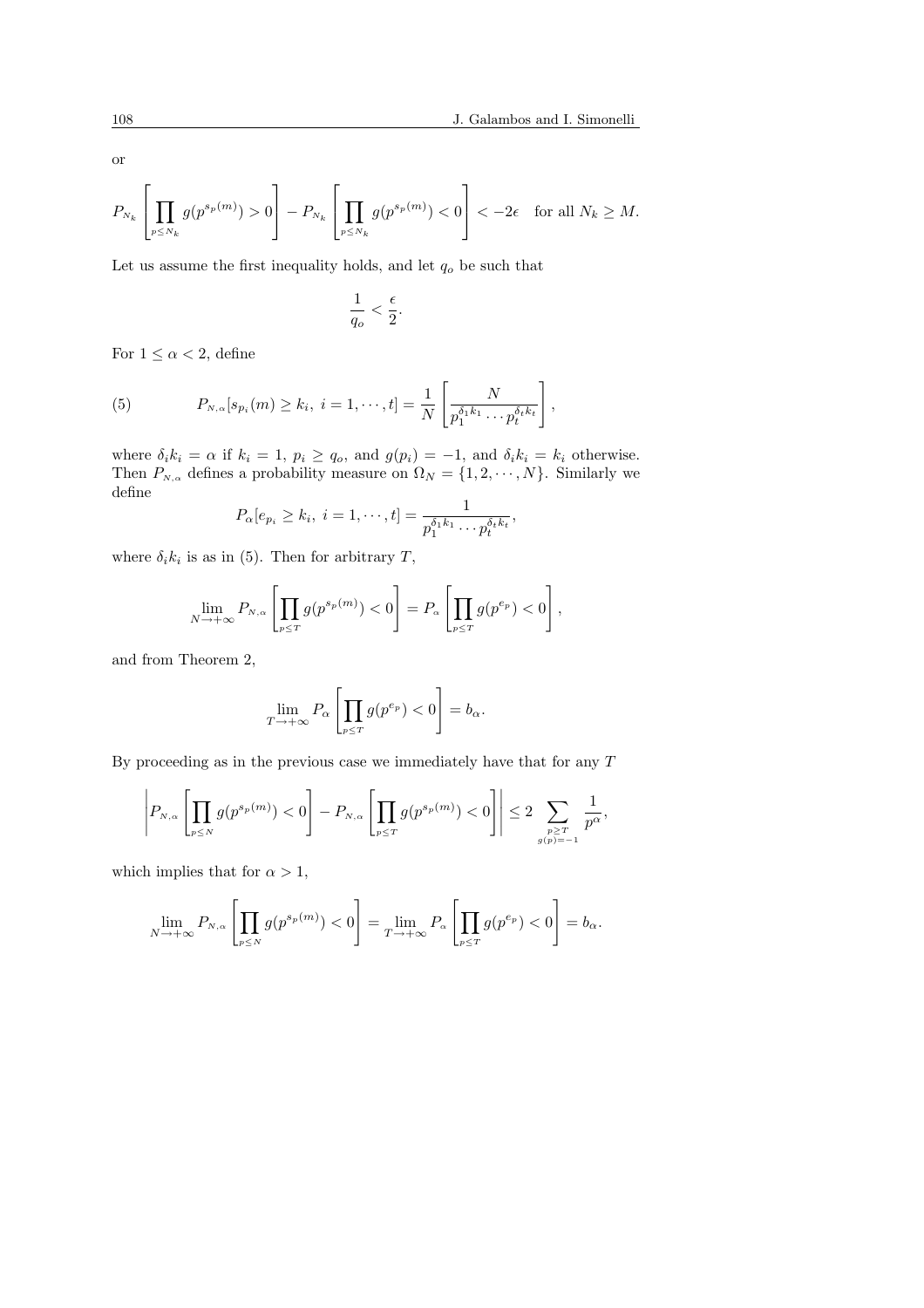By (2) one further obtains that either  $b_{\alpha} = 1/2$  for  $1 \leq \alpha < 2$  (in the case  $g(2^k) = -1$ , for  $k \ge 1$ ) or  $b_{\alpha} < 1/2$ , if  $\alpha > 1$ , and  $b_{\alpha} \nearrow 1/2$  as  $\alpha \searrow 1$ . In either case, there exist  $\alpha_1$  and a positive integer L,  $L = L(\epsilon)$ , such that for  $N \geq L$ ,

(6) 
$$
P_{N,\alpha_1}\left[\prod_{p\leq N}g(p^{s_p(m)})>0\right]-P_{N,\alpha_1}\left[\prod_{p\leq N}g(p^{s_p(m)})<0\right]<\epsilon.
$$

Choose N in the sequence  $N_k$  such that  $N \ge \max\{M, L\}$ . Since  $P_N$ only depends on a finite number of primes, our initial assumption implies the existence of  $\alpha_o$  such that whenever  $1 \leq \alpha \leq \alpha_o$ ,

(7) 
$$
P_{N,\alpha}\left[\prod_{p\leq N}g(p^{s_p(m)})>0\right]-P_{N,\alpha}\left[\prod_{p\leq N}g(p^{s_p(m)})<0\right]>\epsilon.
$$

If  $\alpha_1 \leq \alpha_0$ , we immediately get a contradiction (6) and (7) cannot hold at the same time). So let us assume that  $\alpha_o < \alpha_1$ . Let  $q_o \le q \le N$ ,  $q(q) < 0$ , and denote by  $D(q, \alpha_o)$  the left hand side of (7), with  $\alpha = \alpha_o$ . We claim that if we change the distribution of  $P_{N,\alpha_o}$  by changing  $q^{\alpha_o}$  to  $q^{\alpha_1}$  in the marginal distributions of  $P_{N,\alpha_o}$  (given by (5)), then the left hand side of (7) computed with respect to this new distribution function, which we denote by  $D(q, \alpha_1)$ , satisfies

(8) 
$$
D(q, \alpha_1) - D(q, \alpha_0) \geq 0.
$$

In fact our computation will show that if we view  $D(q, \alpha)$  as a function of  $q^{\alpha}$ (q fixed, but  $\alpha$  is allowed to take values on  $[\alpha_o, \alpha_1]$ ), then  $D(q, \alpha)$  is a nondecreasing function of  $q^{\alpha}$ . We start by rewriting  $D(q, \alpha_o)$  as

$$
P_{N,\alpha_o}[s_q(m) = 1] P_{N,\alpha_o} \left[ \prod_{p \le N} g(p^{s_p(m)}) < 0 \middle| s_q(m) = 1 \right] +
$$
\n
$$
+ (1 - P_{N,\alpha_o}[s_q(m) = 1]) P_{N,\alpha_o} \left[ \prod_{p \le N} g(p^{s_p(m)}) > 0 \middle| s_q(m) \ne 1 \right] -
$$
\n
$$
- P_{N,\alpha_o}[s_q(m) = 1] P_{N,\alpha_o} \left[ \prod_{p \le N} g(p^{s_p(m)}) > 0 \middle| s_q(m) = 1 \right] -
$$
\n
$$
- (1 - P_{N,\alpha_o}[s_q(m) = 1]) P_{N,\alpha_o} \left[ \prod_{p \le N} g(p^{s_p(m)}) < 0 \middle| s_q(m) \ne 1 \right] =
$$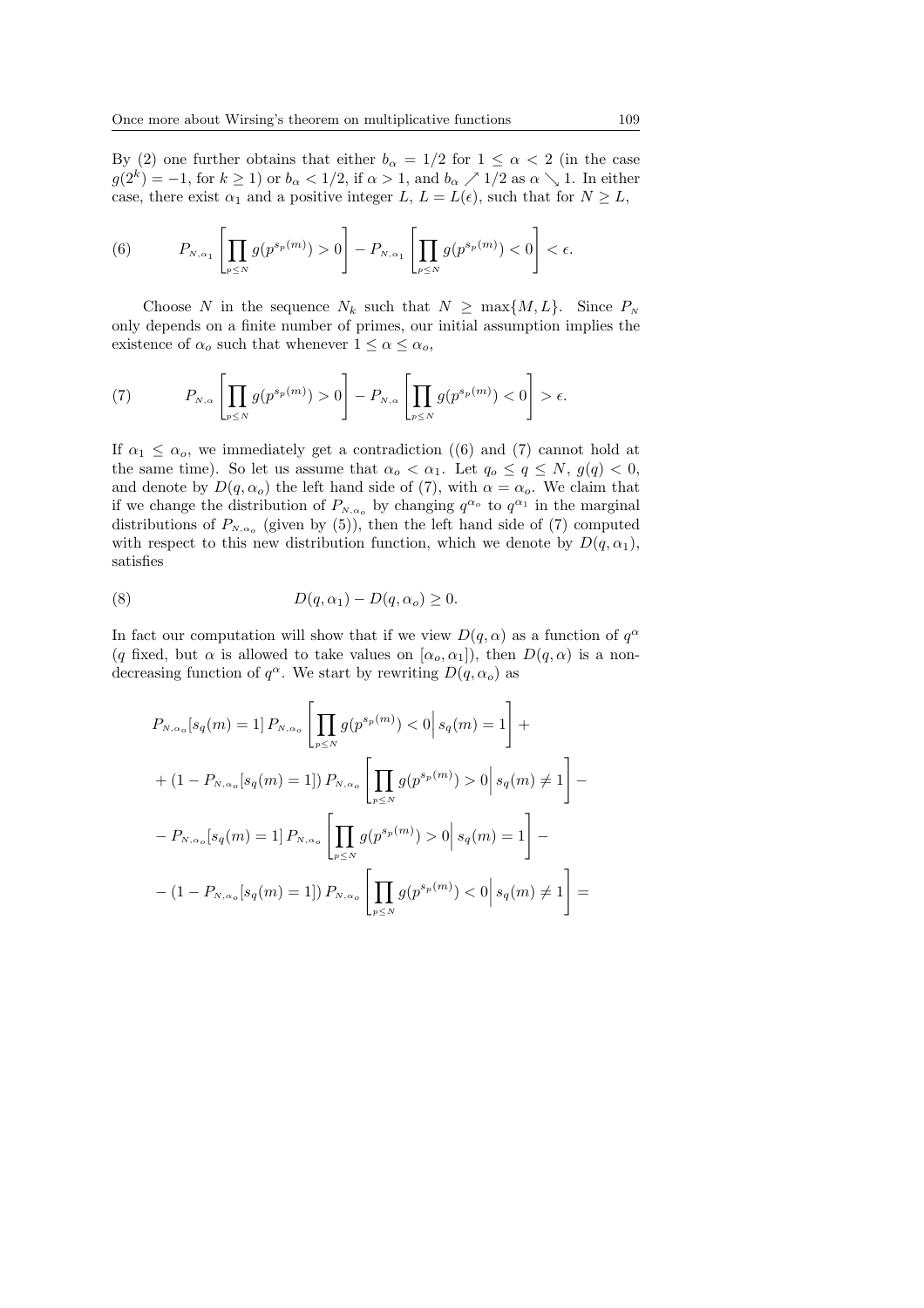$$
(9) = P_{N,\alpha_o}[s_q(m) = 1] \left( P_{N,\alpha_o} \left[ \prod_{p \le N} g(p^{s_p(m)}) < 0 \middle| s_q(m) = 1 \right] - P_{N,\alpha_o} \left[ \prod_{p \le N} g(p^{s_p(m)}) > 0 \middle| s_q(m) = 1 \right] \right) +
$$
\n
$$
+ (1 - P_{N,\alpha_o}[s_q(m) = 1]) \left( P_{N,\alpha_o} \left[ \prod_{p \le N} g(p^{s_p(m)}) > 0 \middle| s_q(m) \ne 1 \right] - P_{N,\alpha_o} \left[ \prod_{p \le N} g(p^{s_p(m)}) < 0 \middle| s_q(m) \ne 1 \right] \right) =
$$
\n
$$
(10) = P_{N,\alpha_o} \left[ \prod_{p \le N} g(p^{s_p(m)}) < 0 \right] - P_{N,\alpha_o} \left[ \prod_{p \le N} g(p^{s_p(m)}) > 0 \right] +
$$
\n
$$
+ 2 (1 - P_{N,\alpha_o}[s_q(m) = 1]) \left( P_{N,\alpha_o} \left[ \prod_{p \le N} g(p^{s_p(m)}) > 0 \middle| s_q(m) \ne 1 \right] - P_{N,\alpha_o} \left[ \prod_{p \le N} g(p^{s_p(m)}) < 0 \middle| s_q(m) \ne 1 \right] \right).
$$

The last two representations of  $D(q, \alpha_o)$  contain the proof of our claim. Since  $D(q, \alpha_o) > 0$  and

$$
P_{N,\alpha_o}[s_q(m) = 1] = \frac{1}{N} \left[ \frac{N}{q^{\alpha_o}} \right] - \frac{1}{N} \left[ \frac{N}{q^2} \right] \le \frac{1}{q} < \frac{\epsilon}{2}
$$

then the last difference in (9), and consequently the last difference in (10), must be nonnegative. Moreover the only term in (10) which depends on  $q^{\alpha}$  is

$$
(1 - P_{N,\alpha_o}[s_q(m) = 1]) = 1 - \frac{1}{N} \left[ \frac{N}{q^{\alpha_o}} \right] + \frac{1}{N} \left[ \frac{N}{q^2} \right],
$$

which clearly non-decreases as  $\alpha$  increases from  $\alpha_o$  to  $\alpha_1$ . Hence (8) holds. So let us change the distribution  $P_{N,\alpha_o}$  by changing  $q^{\alpha_o}$  to  $q^{\alpha_1}$  in its marginal distributions. This procedure can now be repeated for every prime  $p \neq q$ ,  $q_o \leq p \leq N$ ,  $g(p) < 0$ , and at the end of this process the left hand side of (7) will be changed into the left hand side of  $(6)$ . Since at each iteration we are non-decreasing the difference between the probabilities of the events

$$
\left\{\prod_{p\leq N}g(p^{s_p(m)})>0\right\}\quad\text{and}\quad\left\{\prod_{p\leq N}g(p^{s_p(m)})<0\right\},
$$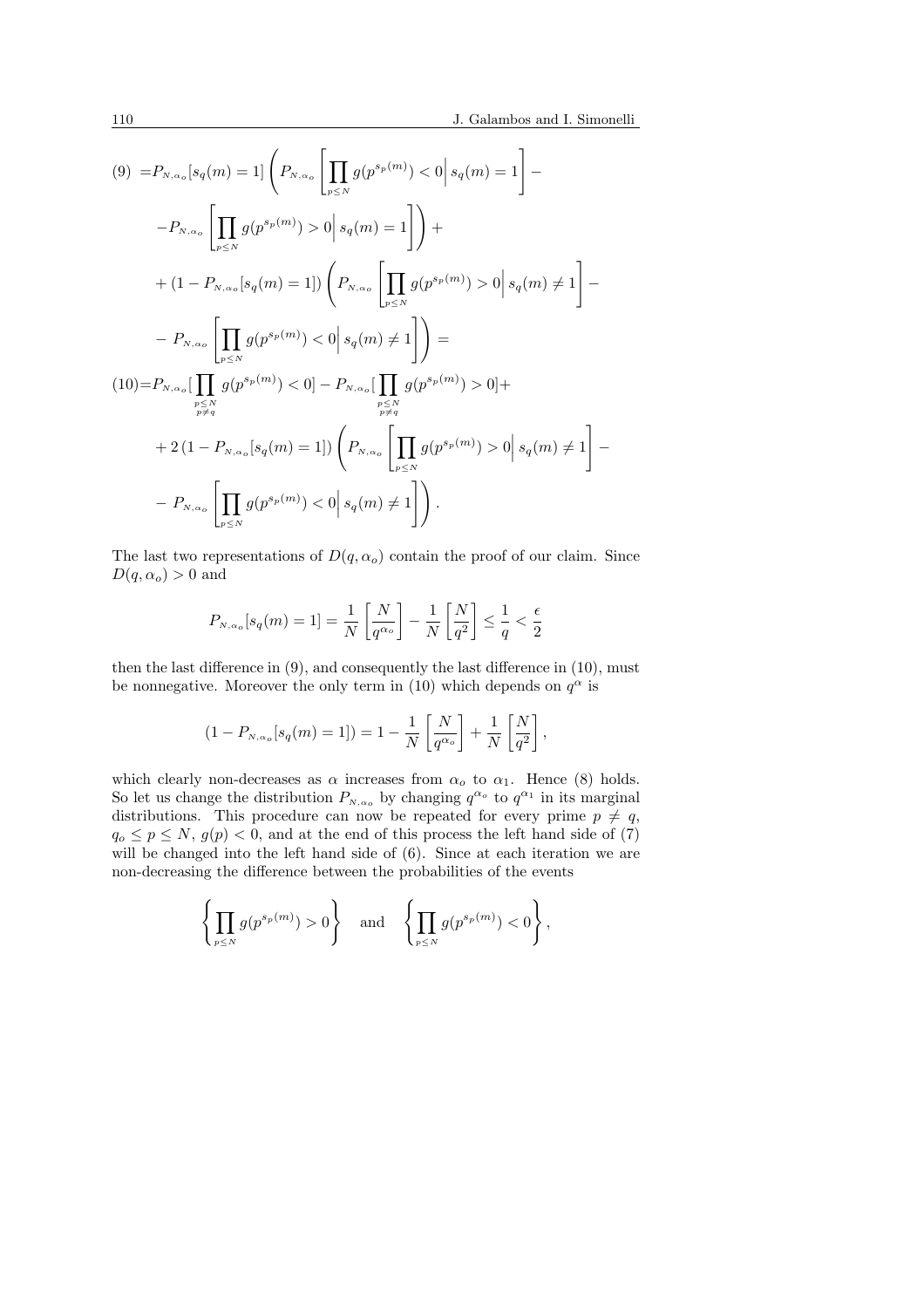we immediately get a contradiction (if (7) holds, (6) cannot hold).

If the second inequality at the beginning of our proof holds, instead of the first one, then  $\alpha_1$ ,  $\alpha_0$ , and N can be chosen such that

$$
(11) \qquad P_{N,\alpha_1}\left[\prod_{p\leq N}g(p^{s_p(m)})>0\right]-P_{N,\alpha_1}\left[\prod_{p\leq N}g(p^{s_p(m)})<0\right]>-\epsilon,
$$

and

(12) 
$$
P_{N,\alpha}\left[\prod_{p\leq N}g(p^{s_p(m)})>0\right]-P_{N,\alpha}\left[\prod_{p\leq N}g(p^{s_p(m)})<0\right]<-\epsilon,
$$

for  $1 \leq \alpha \leq \alpha_o$ . We can again assume  $\alpha_o < \alpha_1$ . Let  $q_o \leq q \leq N$ ,  $q(q) < 0$ ,  $D(q, \alpha_o)$  and  $D(q, \alpha_1)$  be as before. In this case we claim

(13) 
$$
D(q, \alpha_1) - D(q, \alpha_0) \leq 0.
$$

Since  $D(q, \alpha_o) < 0$ , then the last difference in (9), and consequently the last difference in (10), is less than or equal to zero, and considerations similar to the ones made in the previous case immediately imply the validity of (13). So let us consider  $D(q, \alpha_1)$ . As before by repeating the above procedure for every  $p \neq q$ ,  $q_0 \leq p \leq N$ ,  $q(p) < 0$ , we will eventually change the left hand side of (12) into the left hand side of (11). Since at each iteration we are non-increasing the difference between the probabilities of the events

$$
\left\{\prod_{p\leq N}g(p^{s_p(m)})>0\right\}\quad\text{and}\quad\left\{\prod_{p\leq N}g(p^{s_p(m)})<0\right\},
$$

we immediately get a contradiction (if (12) holds, (11) cannot hold).

The proof of the theorem is now complete.

#### References

- [1] Daboussi H. and Indlekofer K.-H., Two elementary proofs of Halász's theorem, Math. Z., 209 (1992), 43-52.
- [2] Galambos J. and Simonelli I., The odd number of occurrences in a sequence of events, *Inter. Math. Journal*,  $3(5)(2003)$ ,  $497-502$ .